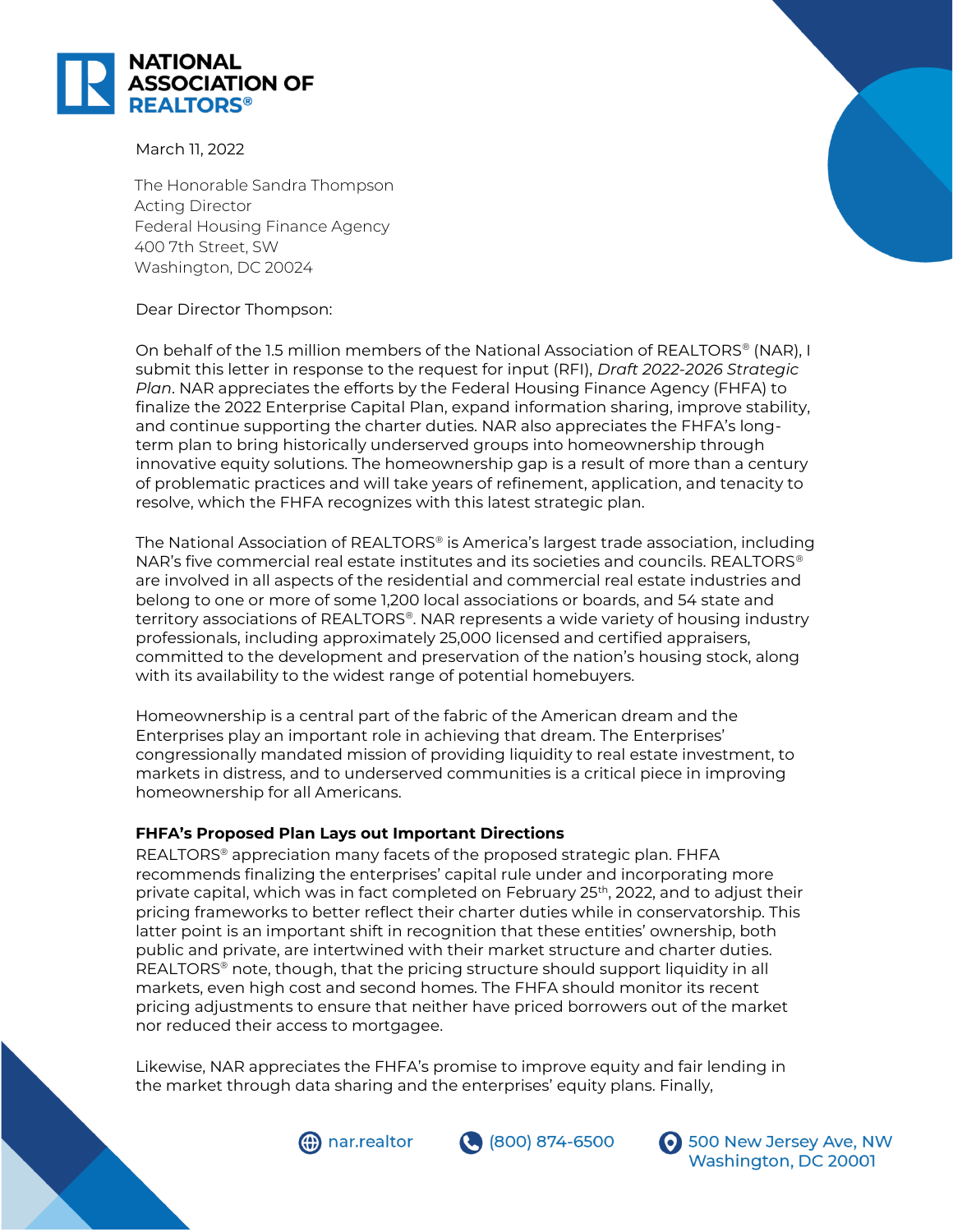transparency and accountability were an Achilles' heel for the Enterprises prior to the conservatorship and will be critical to maintaining regulatory and market oversight of the Enterprises in the future. To this end REALTORS® agree with the FHFA's proposals to conduct risk-based reviews and both horizonal and spot inspections as well as requiring timely remediation of issues that are raised by the regulator.

#### **Revisit the Pause on Pilot Programs**

The Enterprises' pilot programs should restart. The pilot programs are a distinct comparative benefit of the Enterprises versus the government mortgage programs, like FHA and VA, and could prove useful in reducing risk and expanding credit to underserved communities. The Enterprises have proven tremendously successful under conservatorship in reducing production risk through innovation developed through pilot programs. Furthermore, this innovation will be central to expanding efforts to shed credit risk, to expand credit, to support new markets, and to expand equity in the market. Pilot programs should continue, with oversight that protects the intellectual property of the GSEs and groups the GSEs work with on regular basis.

# **Furthering Housing Finance Reform**

The future housing finance system must provide mortgage capital in all markets, at all times, and under all economic conditions while maintaining an explicit government guarantee in the secondary market, which includes the availability of long term, fixedrate mortgage products (i.e., 30-yr fixed-rate mortgage). To this end, there are important steps the FHFA can take to continue housing finance reform.

Under conservatorship, the FHFA has established guarantee fees and loan level pricing adjustments (LLPAs) that limit the Enterprises' ability to drive out competition or to extract excess profits. The FHFA should develop the structures and formal process to set a band of returns for the Enterprises' cost of capital to use in establishing their gfees and pricing outside of conservatorship. This process should be non-political and incorporate an analysis of required returns in competitive markets for equity based on expertise from Wall Street, as well as insights on the cost of debt from CRT and reinsurance markets. The process must be transparent, include public comment, and could explore what investments are permissible for profits above established returns (e.g., retained capital, expansion of duty to serve programs, reduced LLPAs, or larger investments in Housing Trust Fund (HTF) and Capital Magnet Fund (CMF)). Importantly, such a process also recognizes the tenuous relationship between equity capital and charter duties by demonstrating how those benefits are portioned and preserved for both investors and those benefiting from charter duties, a necessary step in developing long-term stability.

A second important step is to research the costs and benefits of various forms of a government guarantee needed inside and outside of conservatorship. Such a study would analyze the extent of a guarantee (e.g., limited to the MBS and/or extended to the charter duties) and the extent of the backstop (e.g., explicit in legislation, based on a limited line of credit, or implied). Could the GSEs have intervened during the pandemic as they did without government support? Could the Fed expand liquidity by purchasing GSE debt as they have through multiple rounds of quantitative easing? These are critical questions that comingle the GSEs' capital structure and federal support. The enterprise capital rule, liquidity rule, and living wills are only limited exercises without answering this important question and such a study would benefit any potential future structure for the enterprises.